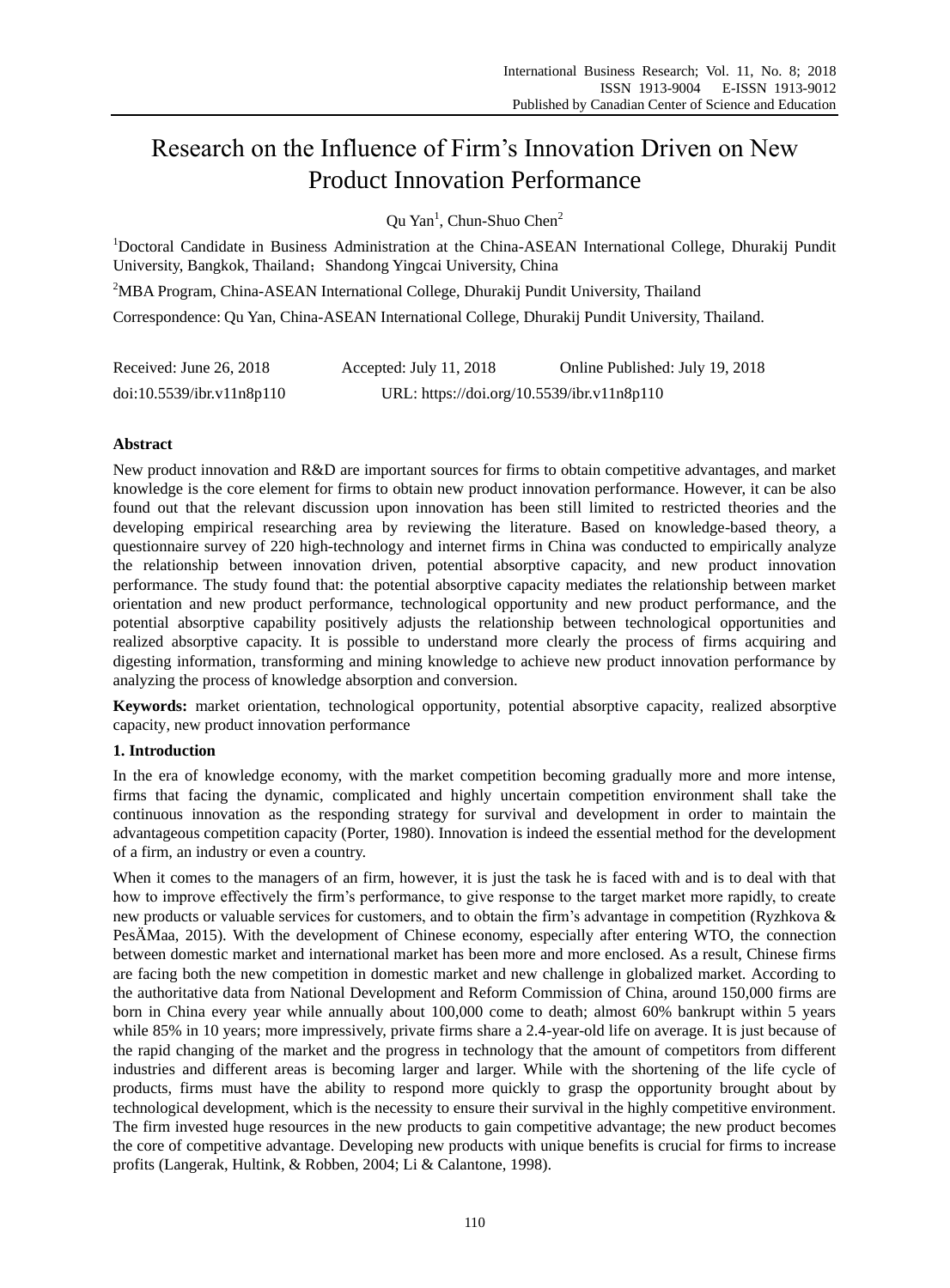It was claimed by Slater and Narver (1994) that innovation, which would mostly come from market orientation, was "ability of core value creation", and that market orientation meant to establish the competitive advantage through attaching importance to customers and creating the comparatively better customer value (Narver & Slater, 1990). However, the process from information to the innovation performance cannot be accomplished directly; Information must be digested, absorbed and translated into useful knowledge. It can be especially seen in the firms under the higher market orientation and more technological opportunity, which shall cultivate their capacity of knowledge translation in their process of realizing the innovation. They shall transform the market information and technological information obtained into the valuable knowledge for the development of firms through filtering, absorption and digestion in order to make the correct decision and to reach the innovation performance and competitive advantage (Stefania & Małgorzata, 2015; Zahra & George, 2002). Thus, this research takes the market orientation and technological opportunity as the Innovation-driven factors (Dosi, 1988), and raises the point that knowledge translation capacity must be embodied in the firm as the mediating factor.

## **2. Literature Review and Research Hypotheses**

Knowledge itself is a part of the firm's resources, and in management science, the concept of knowledge economy was raised by Drucker (1969) which emphasized that the world economy was gradually motivated by the production, separation and usage of knowledge, and knowledge, regarded by him, was the one and only source of firm's obtaining the competitive advantage (Drucker, 2014).

It is pointed out by Knowledge-based view that knowledge is the most important resource and is of the highest strategic significance, and it is revealed that the fundamental cause of diversity of performance among firms is the diversity of knowledge base (Grant, 1996).

Different types and quantities of knowledge possessed by each firm are different, and there is a significant difference in the knowledge base formed thereby, which brings about the uniqueness of the firm, the difference in performance between firms, and the possibility of the firm's continued success. Extant research considers market knowledge is the main driver of product innovation performance (Atuahene-Gima, 1995; Atuahene-Gima *et al*., 2005). Firms can use and integrate knowledge resources to promote the performance of firm product innovation (Li & Tsai, 2011).

This study takes the knowledge as the one and only source for firm to obtain the competitive advantage (Drucker, 2014), and takes the innovation-driven factors as the source of knowledge. In the research field of Resource-based theory, the rich research results in the Knowledge-based theory will provide a strong theoretical basis for this study.

#### *2.1 Market Orientation, Realized Absorptive Capacity and New Product Innovation Performance*

The main difference between a firm and its competitors comes from knowledge resources (Grant, 1996). Knowledge resource refers to the internal ability of the firm to be creative, unique, difficult to imitate, and the market knowledge is the most important above all (Luca & Atuahene-Gima, 2007). Market knowledge refers to the knowledge of the customer and competitor that the firm has ( Day, 1994; Kohli & Jaworski, 1990; Narver & Slater, 1990). Market orientation plays an important role in a firm's ability to generate, disseminate and use better information about its customers and competitors (Kohli & Jaworski, 1990). Firms of high market orientation will take the initiative to meet changing customer preferences, understand customer needs, and find the shortage of firm's ability or the emerging market opportunity, so as to develop the necessary ability. By analyzing the environment, it can create value for customers, and through the development of new products or services, it can promote its performance (Mohr, Sengupta, & Slater, 2010). In this study, it is held that the more market information the organization has, the more it can promote the organization in cultivation of absorptive capacity and improve the competitive advantage of the firm.

First of all, according to the Knowledge-based theory, Grant (1996) proposed that knowledge is very important, but knowledge is not important in knowledge itself, but the mechanism of knowledge integration, indicating that knowledge integration is the source of competitive advantage. Therefore, knowledge itself is not too important, while the source of firm innovation performance is to acquire, assimilate, transform and exploit the knowledge through absorptive capacity. When an firm comes into contact with knowledge, it will influence the decision making of the firm (March & Simon, 1993) and the development of the future ability (McGrath & MacMillan, 1995). To the firm, market knowledge is the firm's first contact, and it can understand the current market situation, such as customers, suppliers, competitors and government departments. The diversity, width and depth of the knowledge will affect the firm knowledge acquisition. The more market information a firm has, the more it will increase the willingness of the organization to assimilate the information. Because the more market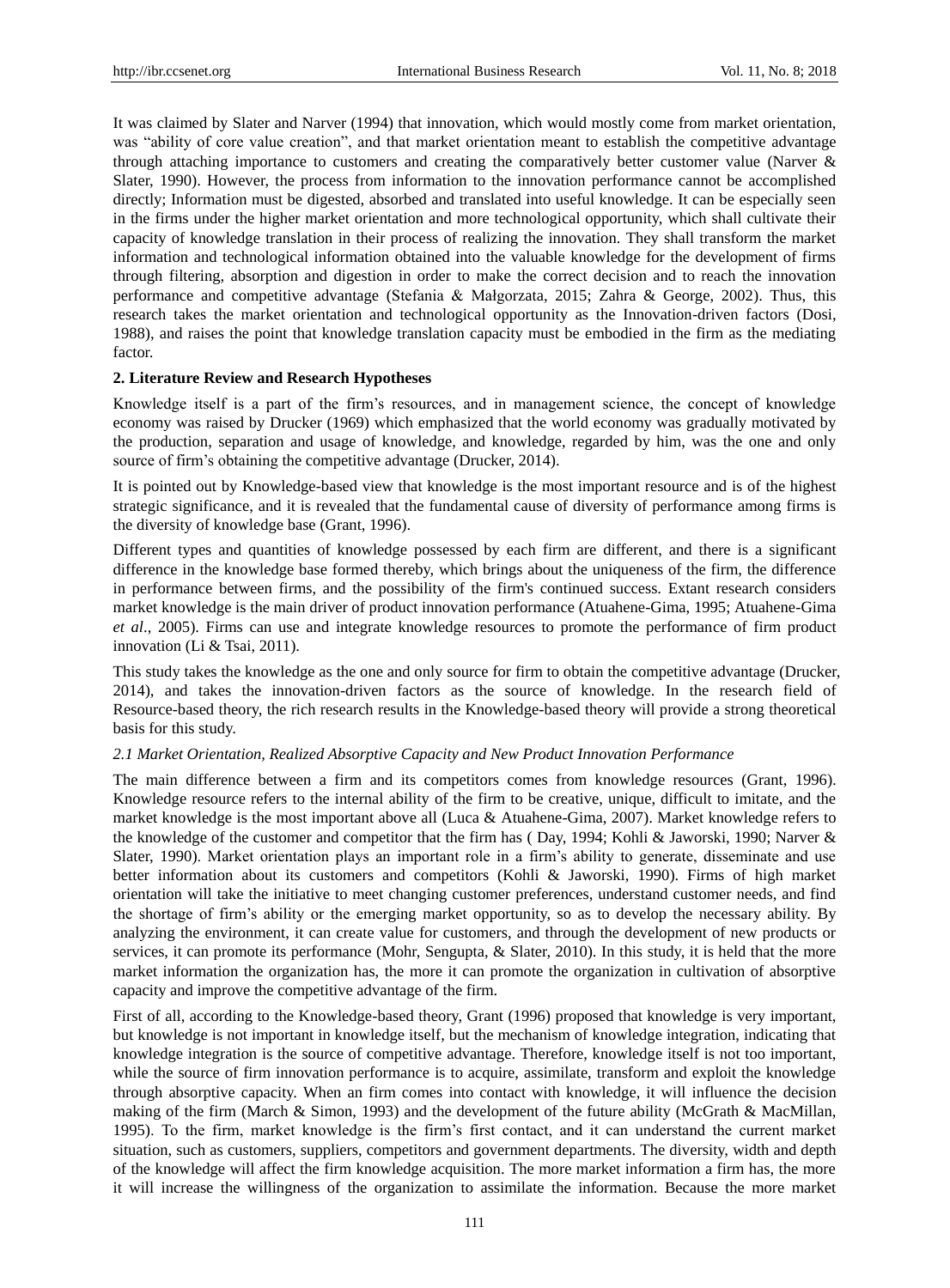information means the more the firm can grasp about customer needs and competitors behavior; therefore, in order to seize the opportunity, firms will increase the tendency to digest the information, trying to put these information combined with the firm's strengths and weaknesses, to produce a unique knowledge (Mcdonald  $\&$ Madhavaram, 2007). That is to say, the more market knowledge the firm has, the more it tends to assimilate the related information, the more it would need to develop the ability of knowledge acquisition, absorption, digestion and application of new knowledge, namely the absorptive capacity, and absorptive capacity is necessary for the firm to improve long-term performance (Day, 1994).

Finally, the absorptive capacity of the firm is always interacting between new knowledge and the existing knowledge in order to realize the development and promotion of product. The effective acquisition and use of external knowledge affect the formation and accumulation of absorptive capacity (Kotabe *et al*., 2011). The organization's absorptive capacity of external knowledge is an important factor in determining innovation performance (Cohen & Levinthal, 1990). The higher the absorptive capacity of the department or organization is, the stronger the ability is to master the information and environment of the firm, the better the ability is to identify the useful knowledge and apply it to the innovation, and the higher the performance of organizational innovation will be (Szulanski, 1996). The higher the absorptive capacity of the firm is, the better the ability is to master the information and the external environment, the better the ability is to identify the useful knowledge, and to absorb to create the valuable firm performance [\(Ahimbisibwe](#page-10-0) *et al.,* 2016; Stefania & Małgorzata, 2015). Based on the above discussion, the first hypothesis of this study as follows.

H1: Realized absorptive capacity mediates the relationship between market orientation and new product innovation performance.

#### *2.2 Technological opportunity, Realized Absorptive Capacity and New Product Innovation Performance*

A firm who is eager to has competitive advantage in the industry not only needs to have and control the rare and valuable resources, but also needs the integration mechanism within the firm to conduct the knowledge assimilation, transformation and application in order to provide new products and services for the customer, and then to gain a competitive advantage (Barney, 1991; Grant, 1996; Teece, 2007). In addition to market information, technological opportunity is another important factor in this study.

The firm shall has the ability to perceive the technology development and respond accordingly, which can improve the competitive advantage of firm (Srinivasan, Lilien, & Rangaswamy, 2002). With more technology choices, firms have more opportunity to obtain competitive advantage through technological innovation. More technological opportunity means more external information and obtainable external technological knowledge, and the emergence of new technologies opens the door for product innovation; at the same time, these large technological information will become the motivation to promote the firm absorptive capacity (Lichtenthaler, 2016). The learning environment being more challenging can increase R  $\&$  D investment to cultivate the absorptive capacity of the firm. In the environment of low technological opportunity, with the lack of diversity for firm to seek knowledge, and the knowledge obtained is limited, optional possibility for team members will be greatly reduced, the willingness of employees to engage in the information conversion and exploration, in comparison with high technological opportunity, will be relatively low. In this case, the team members may rely on the familiar knowledge and the old, existing method to develop new products. As a result, the members will not have much desire to absorb external technological information.

Firms realize that they need to grasp the existing knowledge and technology to develop new products and create benefits to gain a competitive advantage (Bavarsad, Kayedian, Mansouri, & Yavari, 2014). The specific technological environment provide team members with unexplored areas, and the possibility of the new development and utilization of knowledge, which produces a breakthrough innovation [\(Ahuja & Lampert, 2001\)](#page-10-1), resulting in innovation performance. The stronger absorptive capacity of firm has, the more technological information it can collect. Dissemination of information and response to market demand are conducted, and the new product development performance gets higher. Thus, the whole firm innovation performance gets also higher (Lichtenthaler, 2009). Therefore, this study proposes the second hypothesis as follows.

H2: Realized absorptive capacity mediates the relationship between technological opportunity and new product innovation performance.

# *2.3 The Moderating Effect of Potential Absorptive Capacity on the Relationship between Market Orientation and Realized Absorptive Capacity*

Potential absorptive capacity refers to the ability of a firm to discover, acquire, and absorb knowledge. The stronger the potential absorptive capacity, the more firms are willing to absorb external knowledge. Under the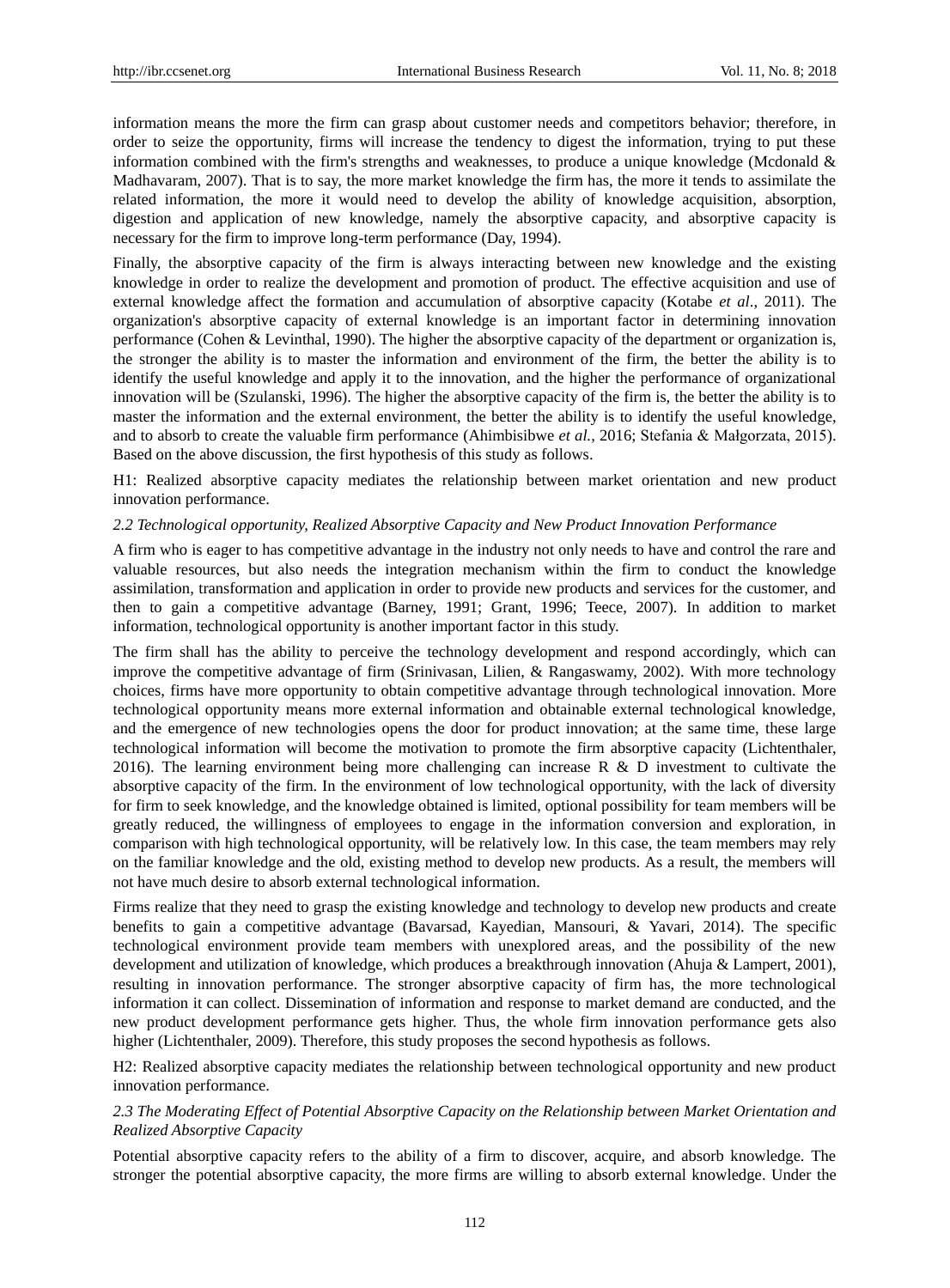circumstances the information about the market and competitors is constantly changing, the more market-oriented firms have, the more they can grasp potential needs of customers now and in the future. It also prompts firms to increase their tendency to digest market information, conduct information screening and transformation, convert customer and competitor information into valuable knowledge and cooperate with the firm's own advantages to improve new product innovation performance. The combination of high market connection capacity and high potential absorptive capacity can enhance the digestion of knowledge by firms and translate them into the ability of the firm to improve the performance of the firm. On the contrary, if the potential absorptive capacity is low, it means that the firm's ability to accept external knowledge within a certain period of time is not strong. At this time, although the firm has market orientation, the team members will not take the initiative to acquire knowledge and will reduce the number of members. The motivation for digesting this information, or even acquiring knowledge, cannot absorb and transform this market information into more useful knowledge. Therefore, this study proposes hypothesis 3.

H3: Potential absorptive capacity plays a positive regulatory effect on the relationship between market orientation and potential absorptive capacity.

# *2.4 The Moderating Effect of Potential Absorptive Capacity on the Relationship between Technological Opportunity and Realized Absorptive Capacity*

The potential absorptive capacity reflects the ability of a firm to acquire and absorb external information and reflects the sensitivity of the organization to knowledge. Technological opportunity are the number managers perceive outside related technical knowledge and can continue to increase opportunity for R&D investment related to this technology. The firm's investment in R&D not only generates new knowledge, but also helps to increase absorptive capacity, thereby creating innovation and gaining competitive advantage.

The stronger the firm's potential absorptive capacity, it will actively perceive the changes in the external market, especially the changes in technological opportunity. The more the firm can understand the current or future needs and actions of competitors or customers, the more the firm can make predictions on the development trend of the industry, grasp opportunity and encourage firms to filter and digest technology-related information, thereby transforming it into useful knowledge and fostering the firm's technological superiority. Technical knowledge refers not only to knowledge related to technological progress, but also to competitors' information (Tödtling, Lehner, & Kaufmann, 2009); and the lower the firm's potential absorptive capacity, the organization will not actively seek changes in the external environment, the response of the demand is not obvious. At this time, even if the firm has technical opportunity, there is no potential need for the firm to pull; firms do not have more motivation to digest this information and are less motivated to digest and convert knowledge. As a result, there is less opportunity for new product innovation.

In summary, the stronger potential absorptive ability of firms will encourage firms to obtain better technical information, learn more technologies or gain more opportunity. The team members will be more likely to pay attention to the current technological opportunity, and the more technical selectivity, more likely the team members are to absorb foreign technical knowledge. On the other hand, in order to meet the rapid changes in technology, to win in the competition, firms will increase R  $\&$  D investment, enhance their own realized absorption capacity, and convert useful knowledge into new products. However, in the environment where the potential absorptive ability of the firm is low, the firms are unresponsive to the external. Even if the firm has the technological opportunity, the motivation of the firm to improve the realized absorptive capacity is not strong enough to convert the market knowledge into new products. Based on the above discussion, this study proposes hypothesis 4.

H4: Potential absorptive capacity plays a positive regulatory effect on the relationship between technological opportunity and absorptive capacity. The research framework is shown in Figure 1.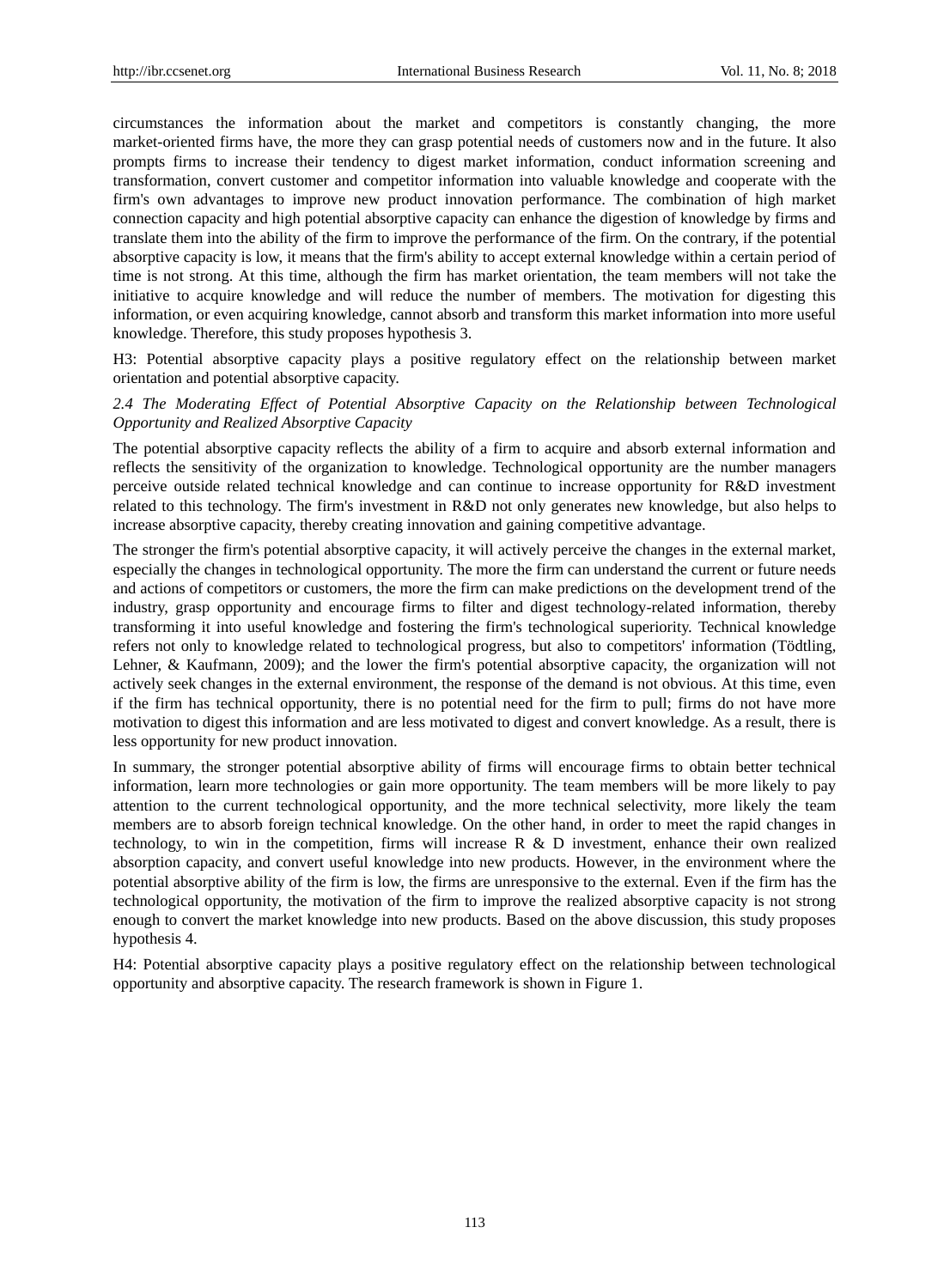

Figure 1. Research Framework

## **3. Method**

## *3.1 Samples and Data Collection*

This dissertation focuses on the relationship between innovation-driven, realized absorptive capacity and new product innovation performance in new product innovation. We followed the suggestions from earlier studies conducted in new product innovation (Atuahene-Gima & Wei, 2011; Luca & Atuahene-Gima, 2007; Catherine L. Wang & Rafiq, 2014). Firstly, this study will focus on the high-technology industry , because the rewards of new products appear more spectacular in the hi-tech sector (Song & Parry, 1997). Secondly, this study will focus on Internet firms. In recent years, the scale of China's Internet transactions has maintained a rapid growth rate.

In this paper, high-tech firms and Internet firms in Beijing and Shandong Province as research object, from March 2017 to May 2017, a total of 300 questionnaires were distributed, 230 questionnaires were returned, and a total of 220 valid questionnaires were obtained after removing invalid questionnaire. The recovery rate and the valid recovery rate of questionnaires were 77% and 73%. The basic characteristics of the sample are shown in Table 1.

| Scale | Below 100 persons | 26% |                 | Founding period         | 13% |
|-------|-------------------|-----|-----------------|-------------------------|-----|
|       | 100-500           | 43% |                 | Growth period           | 59% |
|       | 500-1000          | 26% | Stage           | Mature period           | 24% |
|       | Above 1000        | 5%  |                 | Recession               | 4%  |
| Time  | Below 1 year      | 5%  |                 | High-Tech Firms         | 63% |
|       | $1-5$ year        | 21% |                 | Electric business firms | 23% |
|       | $5-10$ year       | 42% | <b>Business</b> | manufacturing           | 7%  |
|       | Above 10 year     | 32% |                 | Wholesale and retail    | 7%  |
|       |                   |     |                 |                         |     |

#### Table 1. Sample Characteristics

## *3.2 Variable Measurement and Verification*

Reliability and Validity analysis is used to test the questionnaire scale whether it has the stability and consistency in the measurement of latent variables. This study mainly used the Cronbach's  $\alpha$  test; the greater the value is, the internal consistency of the questionnaire items is higher, and the Cronbach's  $\alpha$  value should be higher than 0.70 (Nunnally & Bernstein, 1994).

Validity analysis is used to measure scale questions, including content validity and construct validity. The questionnaires in this study mainly come from the widely cited mature scale, which is revised according to the opinions of experts and scholars; therefore, the questionnaire designed in this article has a high content validity.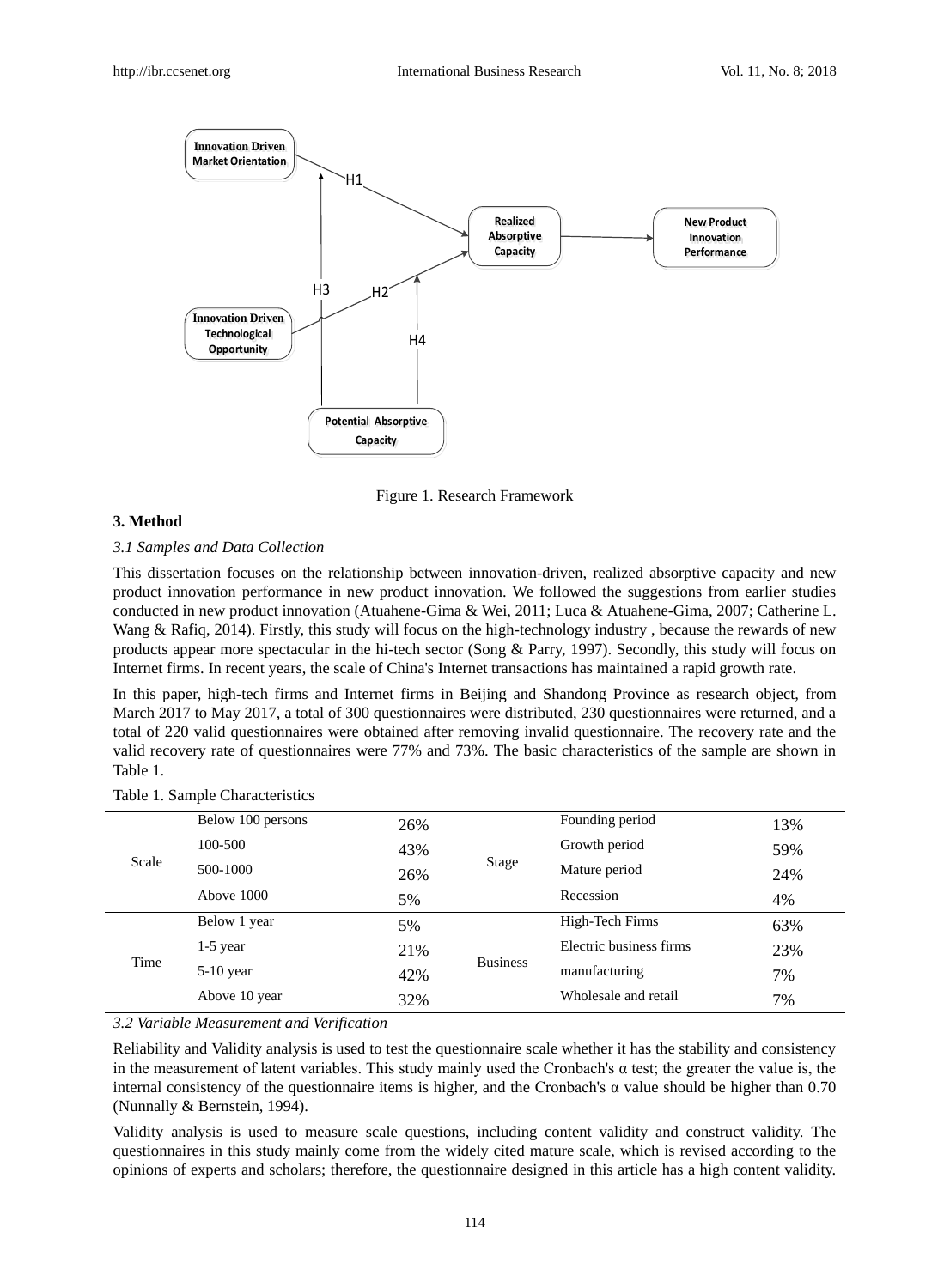Confirmatory factor analysis was used to test the convergent validity and discriminate validity of the scale.

## 3.2.1 Reliability Test

The Cronbach's α coefficient; AVE, CR, and Factor Loading of each construct were calculated by software. Cronbach's  $\alpha$  of five variables is between .837 and .931, indicating that the scale has good internal consistency. The CR value of each construct is similar to  $\alpha$ , and CR>0.7, so the questionnaire has good internal consistency and satisfies reliability requirements.  $\chi^2/DF$  is less than 5, NFI, NNFI, CFI, IFI, and RFI all meet the requirement of greater than 0.9, RMR satisfies the requirement of less than 0.1, and SRMR satisfies the requirement of less than 0.08, so the questionnaire satisfies the validity requirement.

# 3.2.2 Validity Test

The validity and the discriminant validity were verified by Amos and summarized in Table 2.

|                | MO                                                                                                                                | TO                 | <b>PACAP</b> | <b>RACAP</b> | <b>NPIP</b> | <b>TIME</b> | <b>STAGE</b> | <b>SCALE</b> |
|----------------|-----------------------------------------------------------------------------------------------------------------------------------|--------------------|--------------|--------------|-------------|-------------|--------------|--------------|
| -1             | 0.55                                                                                                                              |                    |              |              |             |             |              |              |
| 2              | 0.67                                                                                                                              | 0.66               |              |              |             |             |              |              |
| 3              | $0.61***$                                                                                                                         | $0.57***$          | 0.65         |              |             |             |              |              |
| $\overline{4}$ | $0.73***$                                                                                                                         | $0.53***$          | $0.52***$    | 0.58         |             |             |              |              |
| 5              | $0.59***$                                                                                                                         | $0.53***$          | $0.57***$    | $0.43***$    | .54         |             |              |              |
| Mean           | 4.06                                                                                                                              | 3.80               | 3.90         | 4.04         | 3.99        | 3.94        | 4.51         | 3.09         |
| <b>SD</b>      | 0.51                                                                                                                              | 0.54               | 0.56         | 0.55         | 0.68        | 0.44        | 15.1         | 1.47         |
|                | $\mathbf{v}$ $\mathbf{v}$ $\mathbf{v}$ $\mathbf{v}$ $\mathbf{v}$ $\mathbf{v}$ $\mathbf{v}$ $\mathbf{v}$ $\mathbf{v}$ $\mathbf{v}$ | $x^2 - 2x + 1 = 0$ | d            |              |             |             |              |              |

Table 2. Summary table of correlation coefficients

*Note.*  $N=220$ ;  $* p < .05$ ;  $* p < .01$ ;  $* * p < .001$ .

MO: Market Orientation PACAP: Potential absorptive capacity RACAP: Realized Absorptive Capacity NPIP: New Product Innovation Performance TO: Technological Opportunity

## **4. Results**

The paper adopts Hierarchical Multiple Regression analysis to analyze the mediating role of realized absorptive capacity and the moderating role of potential absorptive capacity by using spss19 and Amos21.

# *4.1 The Mediating Role of Realized Absorptive Capacity played between Market Orientation and New Product Innovation Performance*

When analyzing the mediation effects of potential absorptive capacity on market orientation and new product innovation performance, three-step regression process will be used to test the mediation role of realized absorptive capacity (Baron & Kenny, 1986). Meanwhile, three regression models will be established. In model 1, the independent variables are 3 control variables; firm establish time, firm scale and firm stage as well as market orientation, while the dependent variable is new product innovation performance. This model aims at studying the effects of these control variables and market orientation on new product innovation performance. In model 2, the independent variables are 3 control variables, firm establish time, firm scale and firm stage, as well as market orientation, while the dependent variable is realized absorptive capacity. This model aims at studying the effects of these control variables and market orientation on the realized absorptive capacity. In model 3, realized absorptive capacity is added based on model 1. In other words, model 3 is a full model containing all the control variables, market orientation, and realized absorptive capacity. Table 3 shows the regression operating results about mediation effects of realized absorptive capacity on market orientation and new product innovation performance.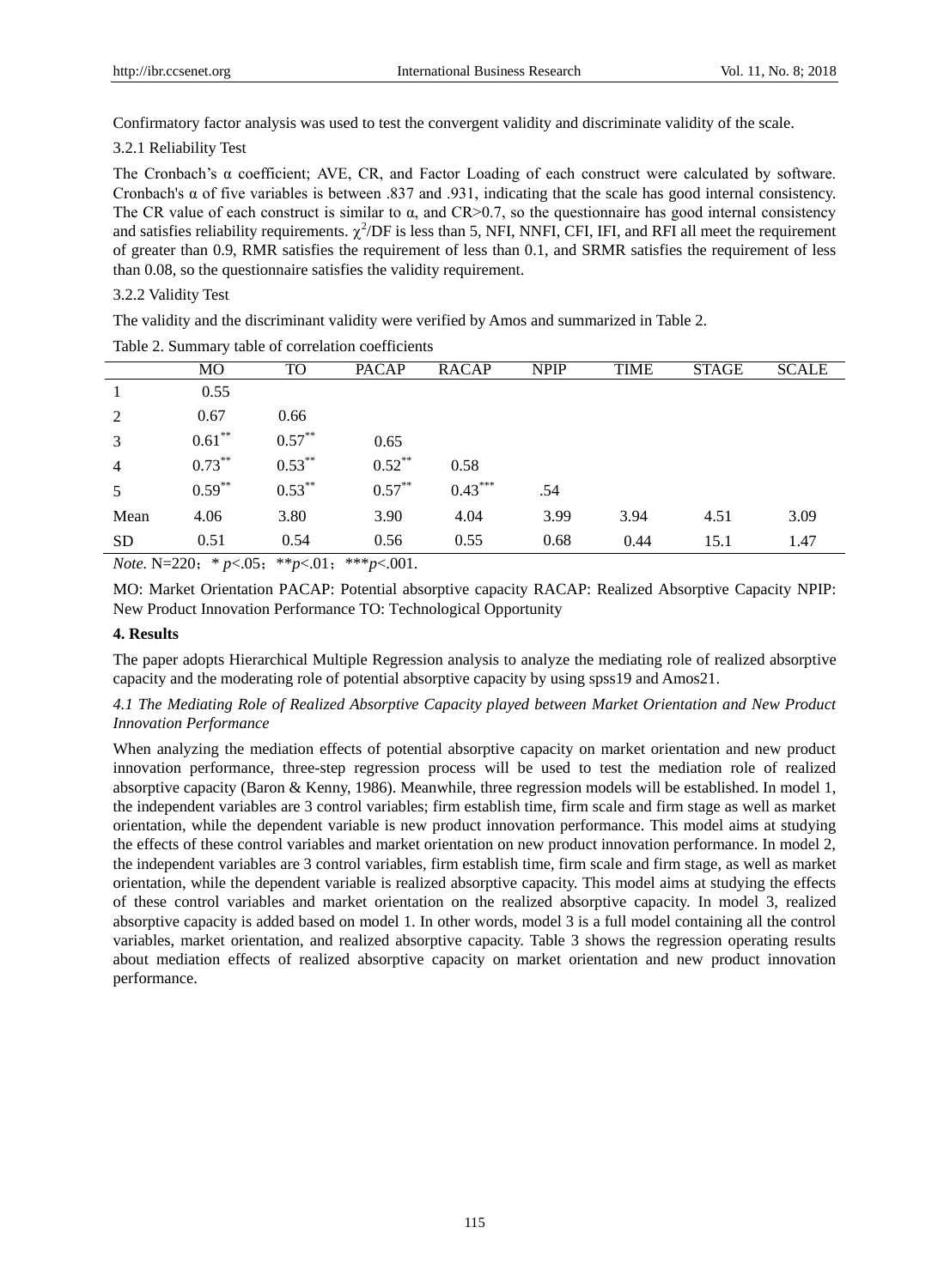|                         |            | Criterion    | Criterion  |                                    |              |           |  |  |
|-------------------------|------------|--------------|------------|------------------------------------|--------------|-----------|--|--|
| Variables               |            | RACAP        |            | New Product Innovation Performance |              |           |  |  |
|                         |            | Model 2      | Model 1    |                                    |              | Model 3   |  |  |
|                         |            | t value      | ß          | t value                            | ß            | t value   |  |  |
| <b>TIME</b>             | .007       | .13          | .06        | .735                               | .05          | .80       |  |  |
| <b>STAGE</b>            | $-.05$     | $-.78$       | $-.15$     | $-1.75$                            | $-.12$       | $-1.58$   |  |  |
| <b>SCALE</b>            | $-.002$    | $-.135$      | .04        | 1.40                               | .04          | 1.76      |  |  |
| MO                      | .78        | $11.34***$   | .79        | $8.11***$                          | .18          | 1.52      |  |  |
| <b>RACAP</b>            |            |              |            |                                    | .78          | $7.06***$ |  |  |
| F value                 | 32.38***   |              | $17.59***$ |                                    | ***<br>30.02 |           |  |  |
| R <sup>2</sup>          | 0.51       |              | .38        |                                    | .55          |           |  |  |
| $\Delta$ R <sup>2</sup> |            |              |            |                                    | 0.17         |           |  |  |
| F change                |            |              |            |                                    | 49.82***     |           |  |  |
| 0.07                    | **<br>0.01 | ***<br>0.001 |            |                                    |              |           |  |  |

#### Table 3. Results for Mediated Regression Analysis

 $p<0.05$  $p<0.01$  \*\*\*p<0.001

*Note.* This study used a two-tailed test for control variables and a one-tailed test for all hypotheses.

In Model 1, we use regression analysis to test the direct influence of market orientation on new product innovation performance. The results show that market orientation has a significant positive impact on new product innovation performance ( $\beta = 0.79$ ,  $p < 0.001$ ). In addition, Model 2 suggests that market orientation has a positive effect on potential absorptive capacity ( $B = 0.78$ ,  $p < 0.001$ ). Finally, when realized absorptive capacity was added to Model 3, it showed a positive and significant effect on new product innovation performance ( $\beta$  = 0.78,  $p < 0.001$ ).

From the analysis results, with the addition of realized absorptive capacity, the influence of market-oriented ability on new product innovation performance is reduced (from 0.79 to 0.18), but not significant, indicating that it is a complete intermediary, which explains the influence of market orientation on new product innovation performance is through realized absorptive capacity, we can transform the collected market information into knowledge and apply it to the development of new products to improve the performance of new product innovation. We further conducted a validation test based on the Sobel mediation process and found that market orientation has a positive effect on new product innovation performance through realized absorptive capacity. The direct impact is 0.61 (0.78  $*$  0.78, t = 6.08, p < 0.01) (Hayes, 2013; Sobel, 1982). Therefore, Hypothesis H1 is supported.

## *4.2 The Mediating Role of Realized Absorptive Capacity played between Technological Opportunity and New Product Innovation Performance*

When analyzing the mediation effects of realized absorptive capacity on technological opportunity and new product innovation performance, three-step regression process will be used to test the mediation role of realized absorptive capacity (Baron & Kenny, 1986). Meanwhile, three regression models will be established. In model 1, the independent variables are 3 control variables; firm establish time, firm scale and firm stage, as well as technological opportunity, while the dependent variable is new product innovation performance. This model aims at studying the effects of these control variables and technological opportunity on new product innovation performance. In model 2, the independent variables are 3 control variables, firm establish time, firm scale and firm stage, as well as technological opportunity, while the dependent variable is realized absorptive capacity. This model aims at studying the effects of these control variables and technological opportunity on realized absorptive capacity. In model 3, absorptive capacity is added based on model 1. In other words, model 3 is a full model containing all the control variables, technological opportunity, and realized absorptive capacity. Table 4 shows the regression operating results about mediation effects of realized absorptive capacity on technological opportunity and new product innovation performance.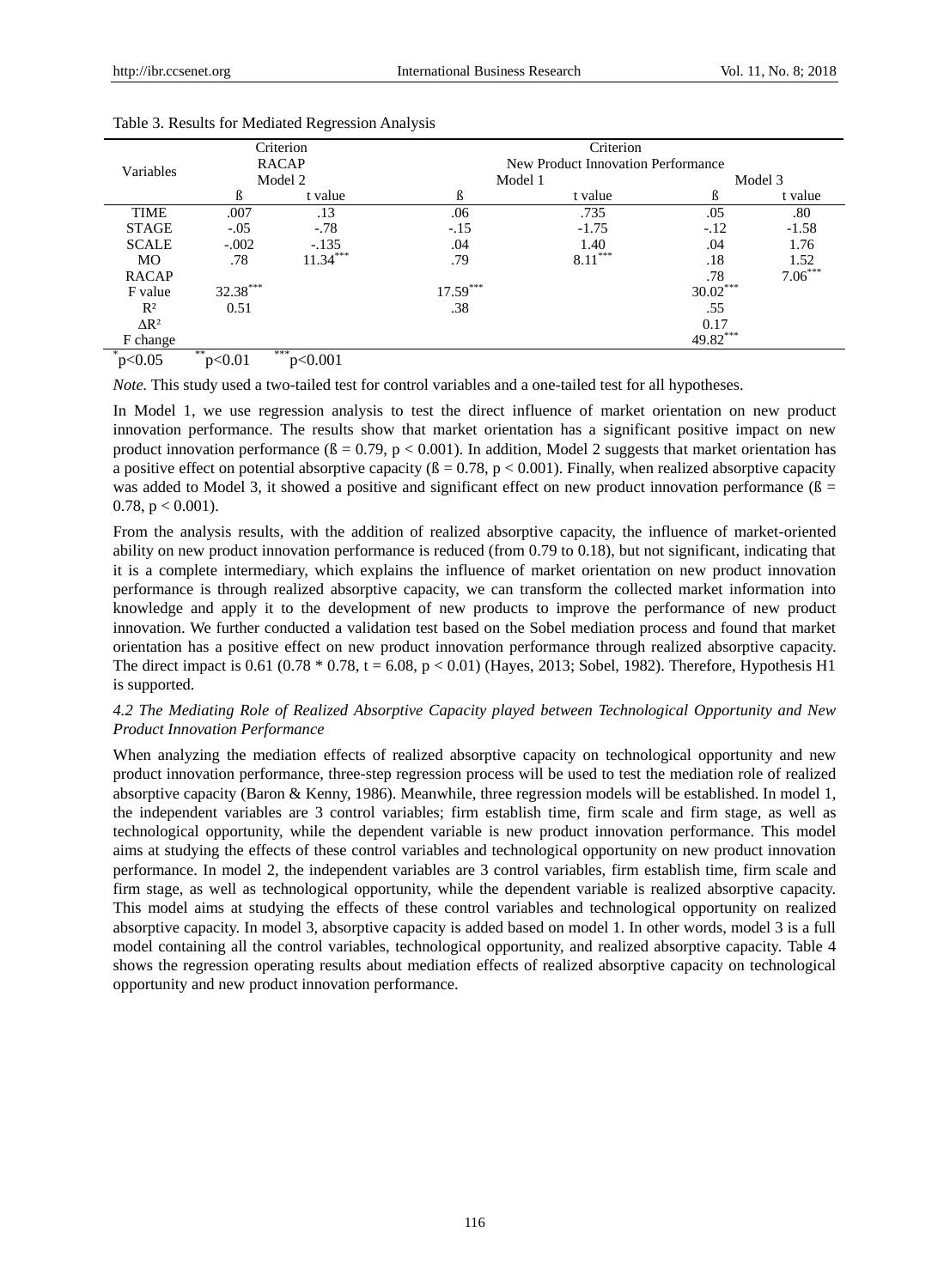|                         |            | Criterion |            | Criterion                          |            |           |  |  |
|-------------------------|------------|-----------|------------|------------------------------------|------------|-----------|--|--|
| Variables               |            | RACAP     |            | New Product Innovation Performance |            |           |  |  |
|                         |            | Model 2   |            | Model 1                            | Model 3    |           |  |  |
|                         | ß          | t value   | ß          | t value                            | ß          | t value   |  |  |
| <b>TIME</b>             | $-.05$     | $-.84$    | $-.02$     | $-.27$                             | .02        | .31       |  |  |
| <b>STAGE</b>            | .04        | .48       | $-.04$     | $-.49$                             | $-.07$     | $-.99$    |  |  |
| <b>SCALE</b>            | $-.03$     | $-1.13$   | .004       | .15                                | .02        | 1.05      |  |  |
| TO                      | .42        | $6.92***$ | .58        | $8.38***$                          | .29        | $4.38***$ |  |  |
| <b>RACAP</b>            |            |           |            |                                    | .71        | $8.31***$ |  |  |
| F value                 | $12.12***$ |           | $18.74***$ |                                    | $37.67***$ |           |  |  |
| R <sup>2</sup>          | .27        |           | .38        |                                    | .61        |           |  |  |
| $\Delta$ R <sup>2</sup> |            |           |            |                                    | 0.22       |           |  |  |
| F change                |            |           |            |                                    | $69.04***$ |           |  |  |

Table 4. Results for Mediated Regression Analysis

 $*_{p<0.05}$   $*_{p<0.01}$   $*_{p<0.001}$ 

*Note.* This study used a two-tailed test for control variables and a one-tailed test for all hypotheses.

In Model 1, we use regression analysis to test the direct impact of technological opportunity on new product innovation performance. The results show that the technological opportunity has a significant positive impact on new product innovation performance ( $\beta = 0.58$ , p <0.001). In addition, Model 2 suggests that technological opportunity has a positive effect on realized absorptive capacity ( $\beta = 0.37$ , p <0.001). Finally, when absorptive capacity was added to Model 3, it showed a positive and significant effect on the innovation performance of new products ( $\beta = 0.68$ , p < 0.001).

It can also be seen from the analysis results that with the addition of realized absorptive capacity, the influence of technological opportunity on new product innovation performance is reduced (from 0.58 to 0.29). However, it is still significant, indicating that it is a partial intermediary, which shows that the influence of technological opportunity on the new products innovation performance has two effects. One is the direct relationship between the two, and the other is the influence of technological opportunity on new product innovation performance is partly through realized absorptive capacity, which help the firm collect technological information and transformed them into knowledge, apply to new product development, and thus improve the performance of new product innovation. We further conducted a confirmatory test based on the Sobel mediation process and found that technological opportunity has a positive effect on new product innovation performance through absorptive capacity. The indirect effect is 0.30 (0.42  $*$  0.71, t = 4.35, p < 0.01) (Hayes, 2013; Sobel, 1982). Therefore, hypothesis H2 is supported.

#### *4.3 Moderation Effects of Potential Absorptive Capacity on the Market Orientation and Absorptive Capacity*

A series of models established in this study based on the assumption of regulatory variables include: Model 1 consists of three control variables: firm establish time, firm scale and firm stage. Model 2 add market orientation and potential absorptive capacity based on model 1. Model 3 composed of elements in model 2, as well as the product item of market orientation and absorptive capacity. Table 5 shows the regression results of potential absorptive capacity as a moderator.

| Variables      |         | Model 1 |            | Model 2   |          | Model 3 |       |
|----------------|---------|---------|------------|-----------|----------|---------|-------|
|                | ß       | t value | ß          | t value   | ß        | t value |       |
| <b>TIME</b>    | $-.02$  | $-.26$  | .02        | .39       | .02      | .44     | 1.593 |
| <b>STAGE</b>   | $-.03$  | $-.33$  | $-.003$    | $-.07$    | $-.01$   | $-.18$  | 1.483 |
| <b>SCALE</b>   | $-.001$ | $-.04$  | $-.02$     | $-.94$    | $-.05$   | $-.88$  | 1.161 |
| MO             |         |         | .48        | $6.45***$ | .48      | 6.45    | 1.610 |
| <b>PACAP</b>   |         |         | .44        | $6.42***$ | .46      | 6.29    | 1.870 |
| MO X PACAP     |         |         |            |           | .05      | .79     | 1.267 |
| F value        | 0.14    |         | $43.18***$ |           | 35.97    |         |       |
| R <sup>2</sup> | $-.022$ |         | .65        |           | .65      |         |       |
| $\Delta R$     |         |         | 0.66       |           | $-0.001$ |         |       |
| F change       |         |         | $41.17***$ |           | .63      |         |       |

Table 5. Results for Hierarchical Moderated Regression Analysis

 $*p<0.05$ ,  $*p<0.01$ ,  $**p<0.001$ 

*Note*. This study used a two-tailed test for control variables and a one-tailed test for all hypotheses.

In Table 5, all the coefficients of the variance inflation factor (VIF) are estimated to be lower than 10 (Mason & Perreault Jr., 1991), which indicating that de-centralizing of the variables has no effect on the operating results.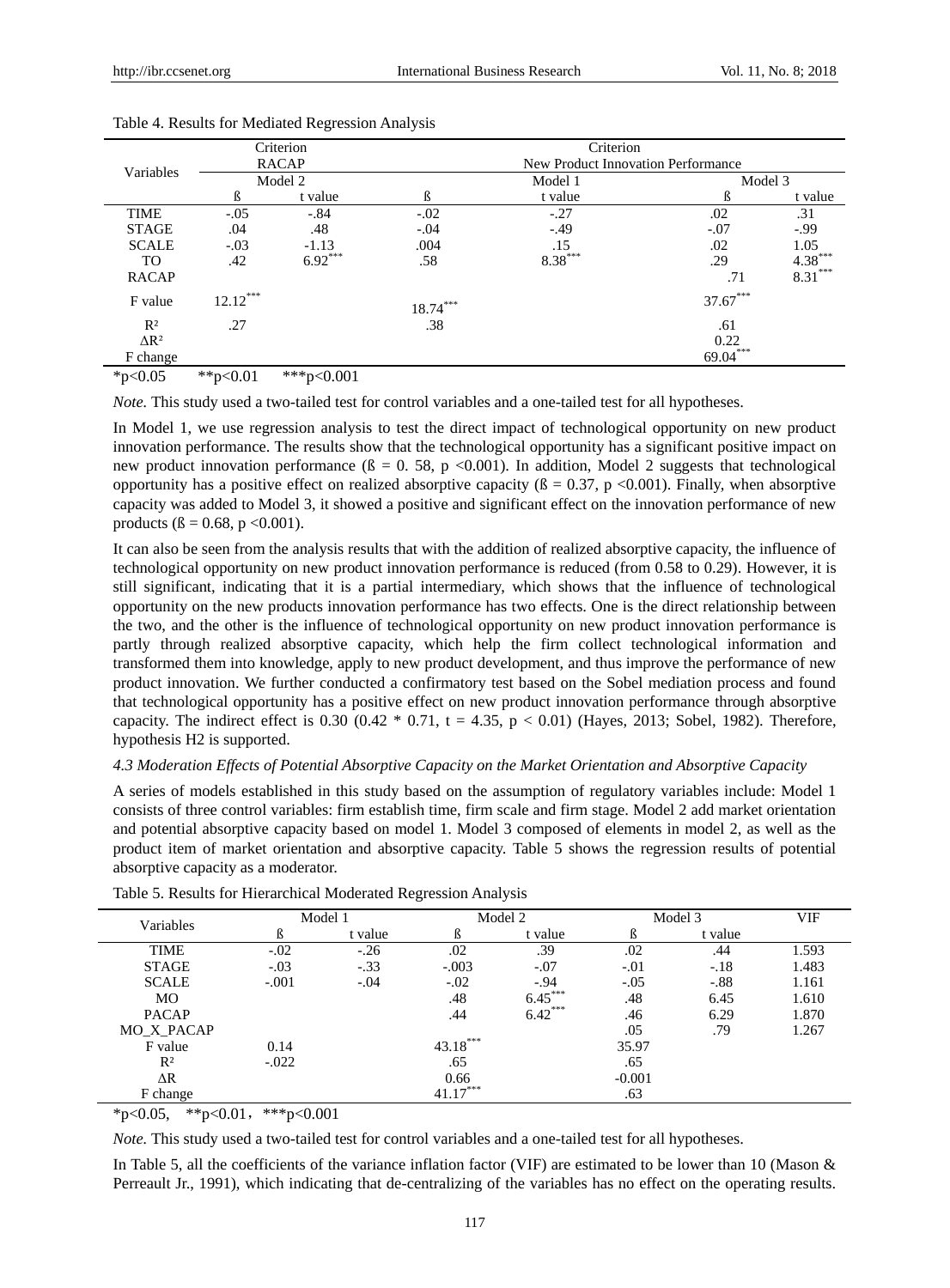Model 1 shows that when explaining realized absorptive capacity, the control variable can explain -2.2% for the variance. Model 2 shows that R<sup>2</sup> increased by 66.1% ( $\Delta F = 41.166$ , p < 0.001) after adding independent variables (market orientation) and moderation variables (potential absorptive capacity). As we mentioned above, market orientation has a significant and positive effect on Absorptive Capacity ( $\beta$ = 0.44, p < 0.001).

Model 2 also shows that potential absorptive capacity has significant and positive effect on absorptive capacity  $(E = 0.48, p < 0.001)$ , which means that the stronger the potential absorptive capacity outside, the more conducive for the firm to increase their potential absorptive capacity.

In Model 3, we added the regression equation of market orientation and potential absorptive capacity interaction terms to adjust the effects of market orientation on realized absorptive capacity, R<sup>2</sup> decreased by 0.1% ( $\Delta F =$ 0.63, p  $>0.05$ ). This result shows that the influence of market orientation on realized absorptive capacity is not affected by the potential absorptive capacity. Hypothesis H3 is not supported.

*4.4 Moderation Effects of Potential Absorptive Capacity on the Technological Opportunity and Realized Absorptive Capacity*

In this work, a series of models are established based on the hypothesis of moderate variables: Model 1 is composed of 3 control variables: firm establish time, firm scale and firm stage; model 2 added independent variables technological opportunity and the regulatory variables potential absorptive Capacity; Model 3 composed of elements in model 2, as well as the product item of technological opportunity and potential absorptive capacity. Table 6 shows the regression results of potential absorptive capacity as a moderation variable.

| Variables          | Model 1 |         |            | Model 2   |            | Model 3   |      |
|--------------------|---------|---------|------------|-----------|------------|-----------|------|
|                    | ß       | t value | ß          | t value   | ß          | t value   |      |
| <b>TIME</b>        | $-.02$  | $-.26$  | $-.003$    | $-.06$    | .007       | .14       | 1.63 |
| <b>STAGE</b>       | $-.03$  | $-.33$  | .05        | .74       | .05        | .88       | 1.46 |
| <b>SCALE</b>       | $-.001$ | $-.04$  | $-.03$     | $-1.50$   | $-.03$     | $-1.72$   | 1.18 |
| TO                 |         |         | .15        | $2.45***$ | .14        | 2.31      | 1.57 |
| <b>PACAP</b>       |         |         | .61        | $8.06***$ | .57        | $7.56***$ | 1.60 |
| TO X PACAP         |         |         |            |           | $-.12$     | $-2.06$   | 1.16 |
| F value            | .140    |         | $28.08***$ |           | $24.77***$ |           |      |
| R <sup>2</sup>     | $-.022$ |         | .532       |           | .55        |           |      |
| $\Delta R$         |         |         | 0.554      |           | 0.04       |           |      |
| F change           |         |         | 64.96***   |           | 4.24       |           |      |
| **<br>0.07<br>0.01 | ***     | 0.001   |            |           |            |           |      |

Table 6. Results for Hierarchical Moderated Regression Analysis

 $p<0.05$ ,  $p<0.01$ ,  $p<0.001$ 

*Note.* This study used a two-tailed test for control variables and a one-tailed test for all hypotheses.

In Table 6, all the coefficients of the variance inflation factor (VIF) are estimated to be lower than 10 (Mason & Perreault, 1991), which indicating that de-centralizing of the variables has no effect on the operating results. Model 1 shows that when explaining potential absorptive capacity, the control variable can explain -2.2% for the variance. Model 2 shows that  $R^2$  increased by 55.4% ( $\Delta F = 64.69$ , p <0.001) after adding independent variables (technological opportunity) and moderation variables (potential absorptive capacity). As we mentioned above, technological opportunity has a significant and positive effect on potential absorptive capacity ( $\beta = 0.15$ , p  $< 0.001$ ).

Model 2 also shows that potential absorptive capacity has significant and positive effect on realized absorptive capacity ( $\beta = 0.11$ ,  $p \le 0.01$ ), which means that firm's increased strength and emphasis on potential absorptive capacity will help improve the firm's potential absorptive capacity..

In Model 3, we added the regression equation of technological opportunity and realized absorptive capacity interaction terms to adjust the effects of technological opportunity on realized absorptive capacity, R² increased by 1.3% (ΔF = 4.239 p< 0.05). One-tailed tests are often used to verify the hypothesis of the direction of the forecast, the effect of technological opportunity and potential absorptive capacity on the realized absorptive capacity is significant ( $\beta$  = - 0.12, t = -2.06, p <0.05). With stronger potential absorptive capacity, there is a negative relationship between technological opportunity and potential absorptive ( $\beta = 0.07$ , t = 0.99, p <0.01) .When potential absorptive capacity is lower, there is a positive relationship between technological opportunity and potential absorptive capacity ( $\beta = 0.21$ ,  $t = 3$ ,  $p < 0.01$ ).

This result shows that potential absorptive capacity has a significant effect on technological opportunity and realized absorptive capacity relative lower potential absorptive capacity. Therefore, hypothesis H4 is supported.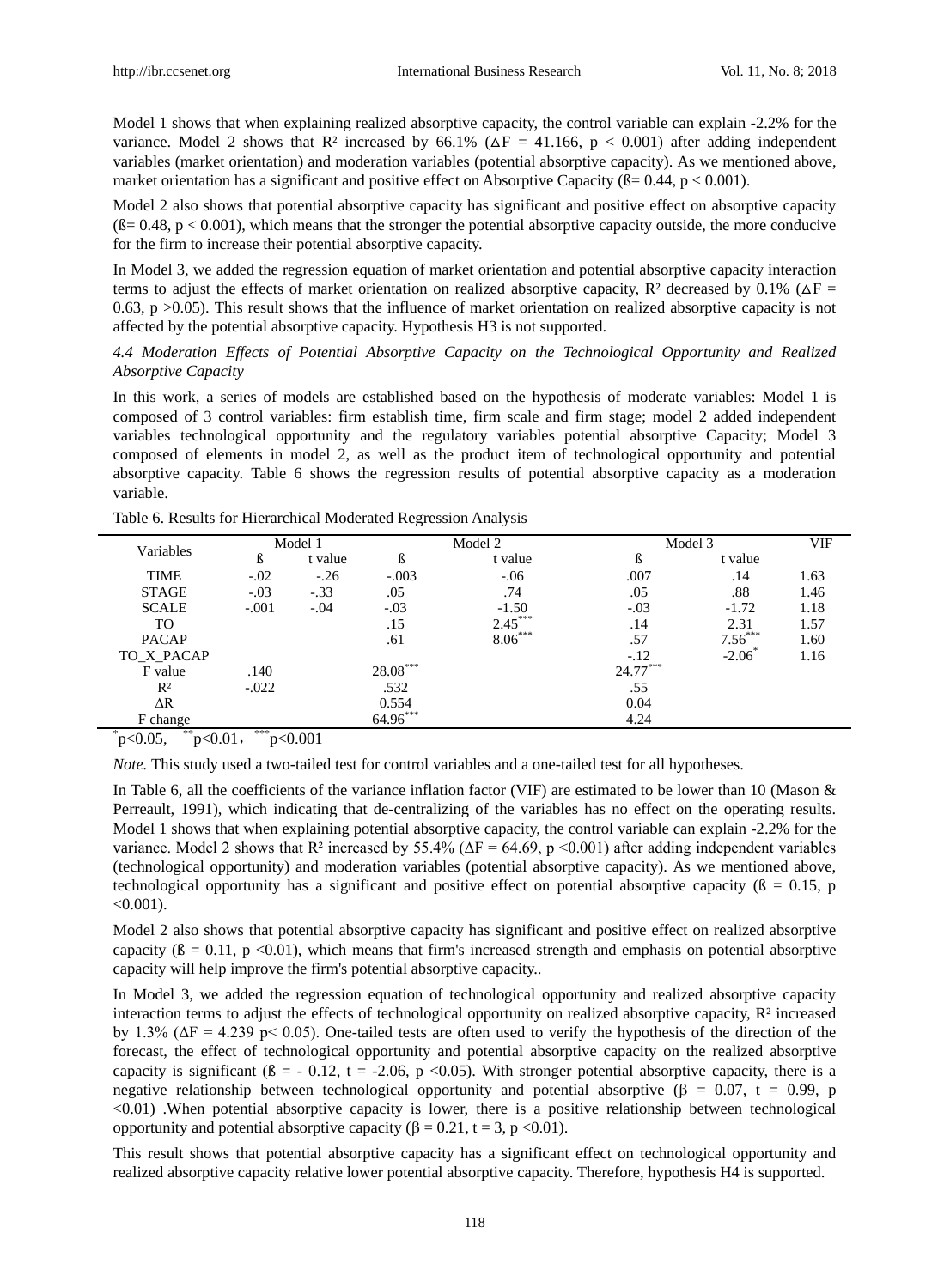## **5. Discussion and Conclusions**

In extant research, there is a relative lack on the formation of absorptive capacity and internal change mechanisms, and there are still differences in the function path of absorptive capacity on new product innovation performance. This dissertation, taking the framework of Zahra and George (2002) as the theoretical basis, and the innovation-driven factors as the knowledge sources, has validated the view that knowledge is the main source for the firm to obtain the new product innovation performance in order to obtain the competitive advantage. Based on this, the empirical verification of the framework has been made. Simultaneously, it was pointed out by Dosi (1988) that the innovation of the firm comes from mainly the demand pull and technology push, while Day (1994) also raised that firms motivated by market could present the high market sensemaking capacity, which could become the guidance for it to obtain the ability of connection of internal and external areas, for instance the firm's absorptive capacity.

This study empirically explores the process of innovation-driven, realized absorptive capacity and new product innovation performance. In the process of transforming external knowledge into new product innovation performance, it is not enough to merely acquire and absorb external information. Only the information can be converted into useful knowledge that can be utilized by the team members or organizations, that is realized absorption capacity, which may be helpful for new product development. In the relationship between market orientation and potential absorptive capacity, the moderator of potential absorptive capacity has not played a corresponding role. With higher market orientation and the firm will has more market knowledge, the firm can directly apply the acquired market information. However, with the increase of technological opportunities, potential absorption capacity plays a negative regulatory role between technological opportunities and potential absorptive capacity.

Absorptive capacity can promote the new product development performance, which has been widely accepted by academic circles. This study supports this conclusion and provides some implications for managers in the following aspects.

Firstly, firm managers must pay attention to market knowledge, grasp the market conditions, pay attention to the changes of customers and competitors, and constantly obtain the information needed by enterprises in order to win in the market competition and obtain competitive advantages. Secondly, firm should cultivate the learning ability and enterprise's perception of external information and knowledge, so that enterprises can perceive and grasp the development pulse of new knowledge and new technologies, screen information, and absorb useful information, which in turn translates into useful knowledge; at the same time, only information can be absorbed, converted into useful knowledge and used by group members or individuals to promote product performance. Therefore, firms should create a relaxed, positive learning environment to promote the absorption and transformation of external knowledge for employees. For the acquired new technologies and knowledge, managers should organize experts to learn and digest new knowledge, organize internal learning, and translate into useful knowledge for the firm to improve new product innovation performance.

There are several limitations in the process of elaborating the results. First of all, the data are mainly from China, and the sample data are mainly from Beijing and Shandong Province. Therefore, the universality of the results is limited. Secondly, although some variables, such as firm time, firm stage and firm scale were controlled, they did not include some potential influence factors such as R&D input intensity that were widely considered in previous studies (Li & Calantone, 1998). In the future research, these contents can be further studied. Lastly, sample data used in this study was cross-sectional data. Future research can target a certain amount of firm sample data and select longitudinal data with a certain time span to further discuss, and dynamically explain the evolution mechanism of potential absorptive capacity, realized absorptive capacity and its impact on new product innovation performance.

## **References**

- Ahimbisibwe, G. M., Nkurunziza, G., & Nyamuyonjo, D. (2016). Knowledge absorptive capacity: do all its dimensions matter for export performance of SMEs? *World Journal of Entrepreneurship, Management and Sustainable Development, 12*(2), 139-160.<https://doi.org/10.1108/WJEMSD-09-2015-0041>
- Ahuja, G., & Lampert, C. M. (2001). Entrepreneurship in the large corporation: a longitudinal study of how establised firms create breakthrough inventions. *Strategic Management Journal, 22*(6/7), 521-543. <https://doi.org/10.1002/smj.176>
- Atuahene-Gima, K. (1995). An exploratory analysis of the impact of market orientation on new product performance : a contingency approach. *Journal of Product Innovation Management, 12*(4), 275-293.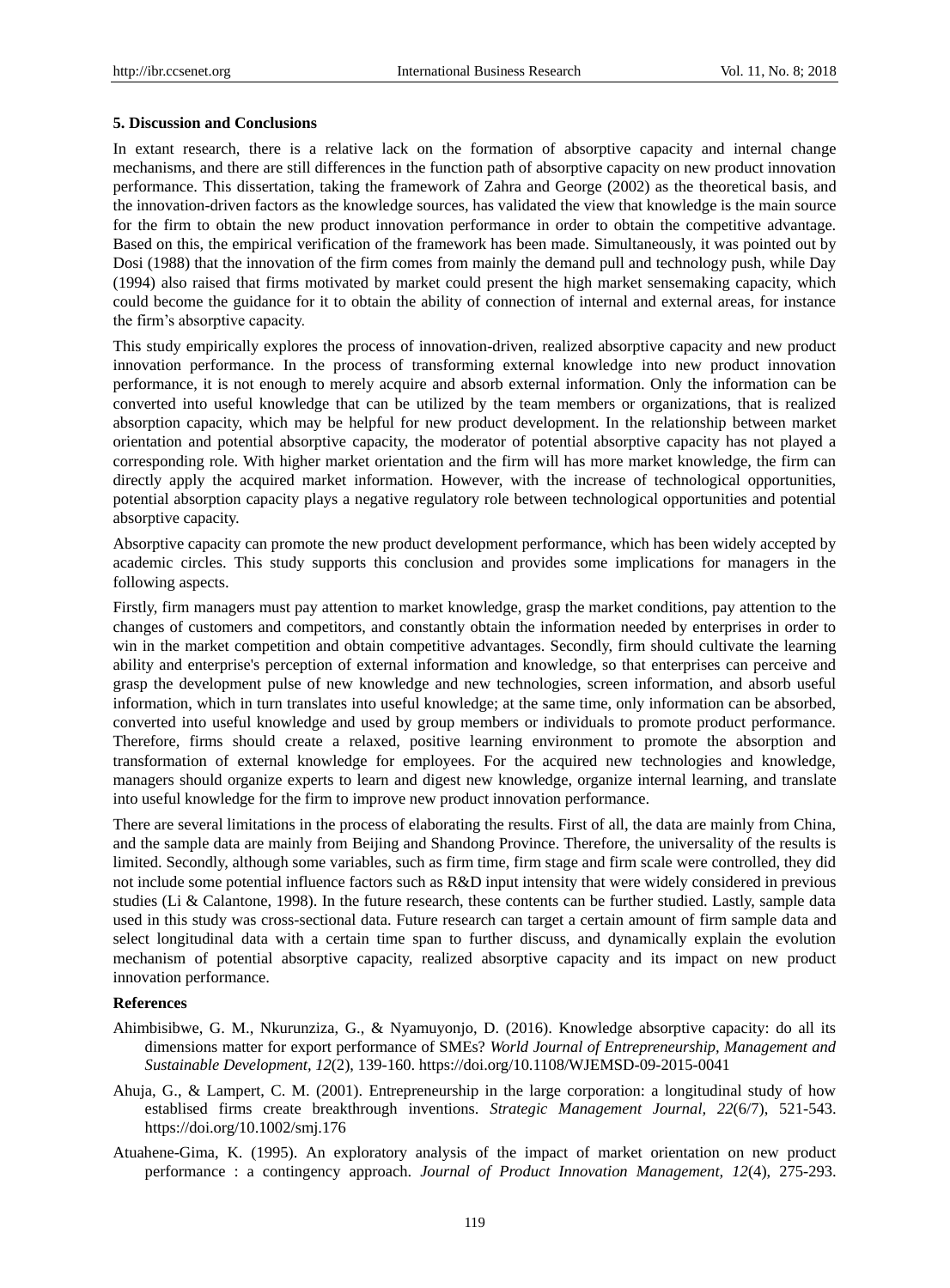[https://doi.org/10.1016/0737-6782\(95\)00027-Q](https://doi.org/10.1016/0737-6782(95)00027-Q)

- Atuahene Gima, K., Slater, S. F., & Olson, E. M. (2005). The contingent value of responsive and proactive market orientation on new product program performance. *Journal of Product Innovation Management, 22*(6), 464-482.<https://doi.org/10.1111/j.1540-5885.2005.00144.x>
- Bavarsad, B., Kayedian, A., Mansouri, Z., & Yavari, F. (2014). Studying the effect of social capital and technological opportunities on innovation with the mediator role of knowledge absorptive capacity. *International Journal of Operations & Logistics Management, 3*(4), 302-311.
- Cohen, & Levinthal. (1990). Absorptive capacity: A new perspective on learning and innovation. *Administrative Science Quarterly, 35*(1), 128-152.<https://doi.org/10.2307/2393553>
- Day. (1994). The capabilities of market-driven organizations. *Journal of Marketing, 58*(4), 37-52. <https://doi.org/10.2307/1251915>
- Dosi, G. (1988). Sources, procedures, and microeconomic effects of innovation. *Journal of Economic Literature, 26*(9), 1120-1171.
- Drucker. (1969). The Age of Discontinuity; Guidelines to Our Changing Society. *Population, 9*, 413.
- Drucker. (2014). Innovation and entrepreneurship. *Routledge*.
- Grant, R. M. (1996). Toward a knowledge‐based theory of the firm. *Strategic Management Journal, 17*, 109-122.<https://doi.org/10.1002/smj.4250171110>
- Kohli, A. K., & Jaworski, B. J. (1990). Market orientation: the construct, research propositions, and managerial Iimplications. *Journal of Marketing, 54*(2), 1-18.<https://doi.org/10.2307/1251866>
- Kotabe, M., Jiang, C. X., & Murray, J. Y. (2011). Managerial ties, knowledge acquisition, realized absorptive capacity and new product market performance of emerging multinational companies: A case of China. *Journal of World Business, 46*(2), 166-176.<https://doi.org/10.1016/j.jwb.2010.05.005>
- Langerak, Hultink, & Robben. (2004). The Impact of Market Orientation, Product Advantage, and Launch Proficiency on New Product Performance and Organizational Performance. *Journal of Product Innovation Management, 21*(2), 79-94.<https://doi.org/10.1111/j.0737-6782.2004.00059.x>
- <span id="page-10-0"></span>Li, & Calantone. (1998). The Impact of Market Knowledge Competence on New Product Advantage: Conceptualization and Empirical Examination. *Journal of Marketing, 62*(4), 13-29. <https://doi.org/10.2307/1252284>
- Li, & Tsai. (2011). Knowledge Resource, Product Innovation Performance, And The Mediating Role Of Knowledge Utilization Capability. *Proceedings for the Northeast Region Decision Sciences Institute*.
- Lichtenthaler, U. (2009). Absorptive capacity, environmental turbulence, and the complementarity of organizational learning processes. *Academy of Management Journal, 52*(4), 822-846. <https://doi.org/10.5465/amj.2009.43670902>
- Lichtenthaler, U. (2016). Determinants of absorptive capacity: the value of technology and market orientation for external knowledge acquisition. *Journal of Business & Industrial Marketing, 31*(5), 600-610. <https://doi.org/10.1108/JBIM-04-2015-0076>
- Luca, L. M. D., & Atuahene-Gima, K. (2007). Market knowledge dimensions and cross-functional collaboration: examining the different Routes to product innovation performance. *Journal of Marketing, 71*(1), 95-112. <https://doi.org/10.1509/jmkg.71.1.95>
- March, J. G., & Simon, H. A. (1993). Organizations Revisited. *Industrial & Corporate Change, 2*(1), 299-316. <https://doi.org/10.1093/icc/2.1.299>
- Mcdonald, R. E., & Madhavaram, S. (2007). What firms learn depends on what firms know: The implications of prior knowledge for market orientation. *Marketing Management Journal, 17*(1), 171-183.
- McGrath, R. G., & MacMillan, I. C. (1995). Defining and developing competence: a strategic process paradigm. *Strategic Management Journal, 16*(4), 251-275.<https://doi.org/10.1002/smj.4250160402>
- Mohr, J., Sengupta, S., & Slater, S. (2010). Marketing of high technology products and innovations: 3rd edition.
- Narver, J. C., & Slater, S. F. (1990). The effect of a market orientation on business profitability. *Journal of Marketing, 54*(4), 20-35[. https://doi.org/10.2307/1251757](https://doi.org/10.2307/1251757)
- <span id="page-10-1"></span>Porter. (1980). *Competitive strategy : techniques for analyzing industries and competitors : with a new introduct*: Free Press.